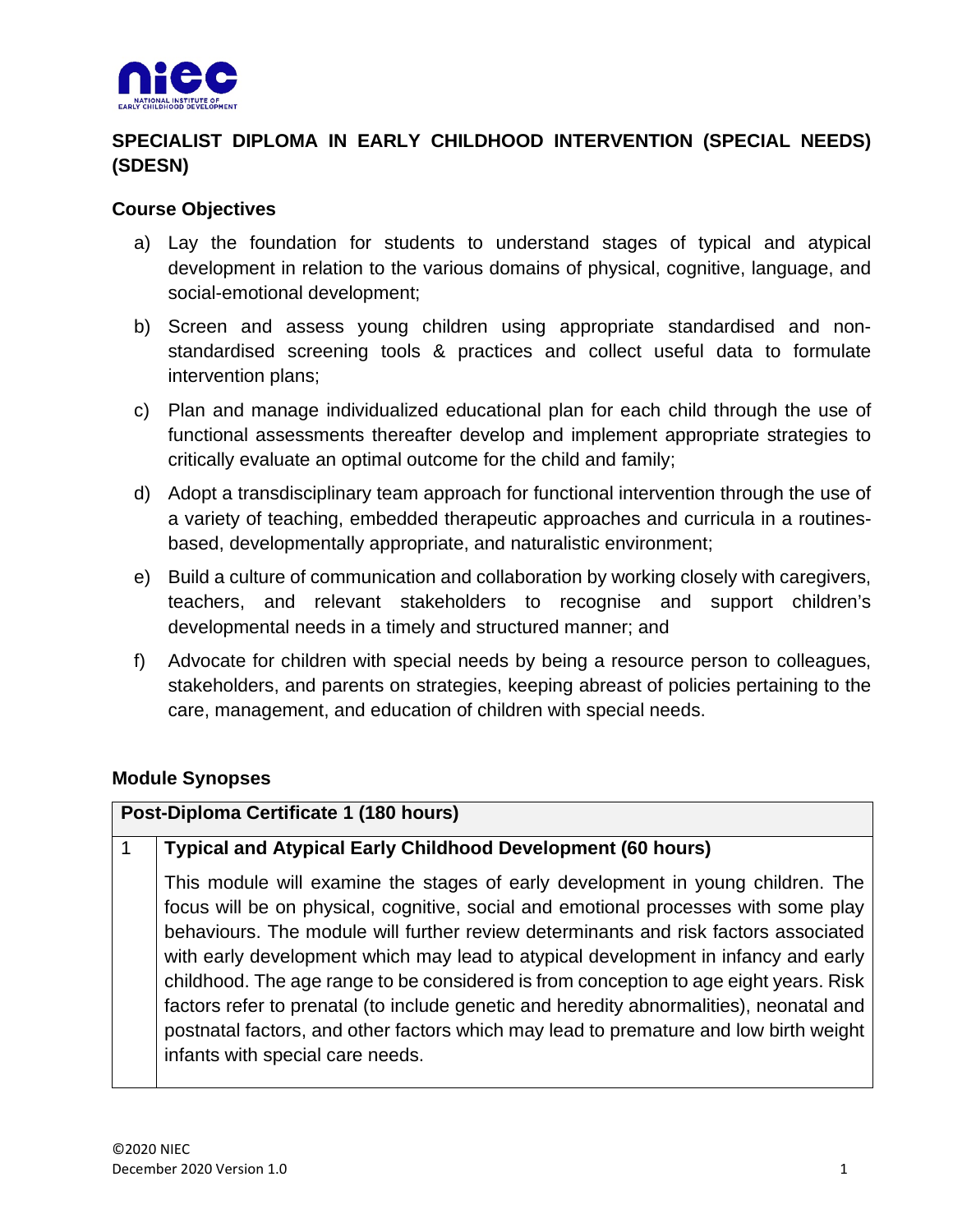

## 2 **Issues & Trends and Professional Roles in Early Intervention (30 hours)**

This module provides an overview of some of the current issues in inclusive education and how these issues may impact the work of educators. The module will also touch on global shifts in the concept of inclusion and special education, key initiatives of policy makers and professionals in Singapore concerned with the care, management, and education of preschool children with developmental or special educational needs. Particular focus will be on learners and inclusive practices with specific reference to relevant theories, issues, trends, and research both internationally and within the Singapore context. Issues around translating policy into practice will also be addressed.

#### 3 **Principles of Assessment (30 hours)**

This module equips students with the principles of early childhood screening and assessment as well as skills and dispositions required to gather information for stakeholders (for example, educators and families) and work with specialist professionals for the purpose of intervention planning. This module builds on the understanding of diversity in the inclusive classroom and provides an overview of identification, assessment, and support for learning in young children who are at risk of developing learning and behavioural challenges.

## 4 **Constructing a Meaningful Educational Setting (30 hours)**

This module builds on the students' knowledge of language, literacy, social and emotional, and motor development of children to further explore a variety of strategies for enhancing and supporting the development of these domains. A focus on differentiated instructions will be covered in tandem with classroom and behaviour management.

#### 5 **Working Collaboratively with Parents and Other Professionals (30 hours)**

This module includes theories and models of parenting / caregiving in managing children with diverse needs and issues & support services for caregivers of young children at risk. Transdisciplinary approaches / models and effective communication skills for collaborative teamwork will also be discussed.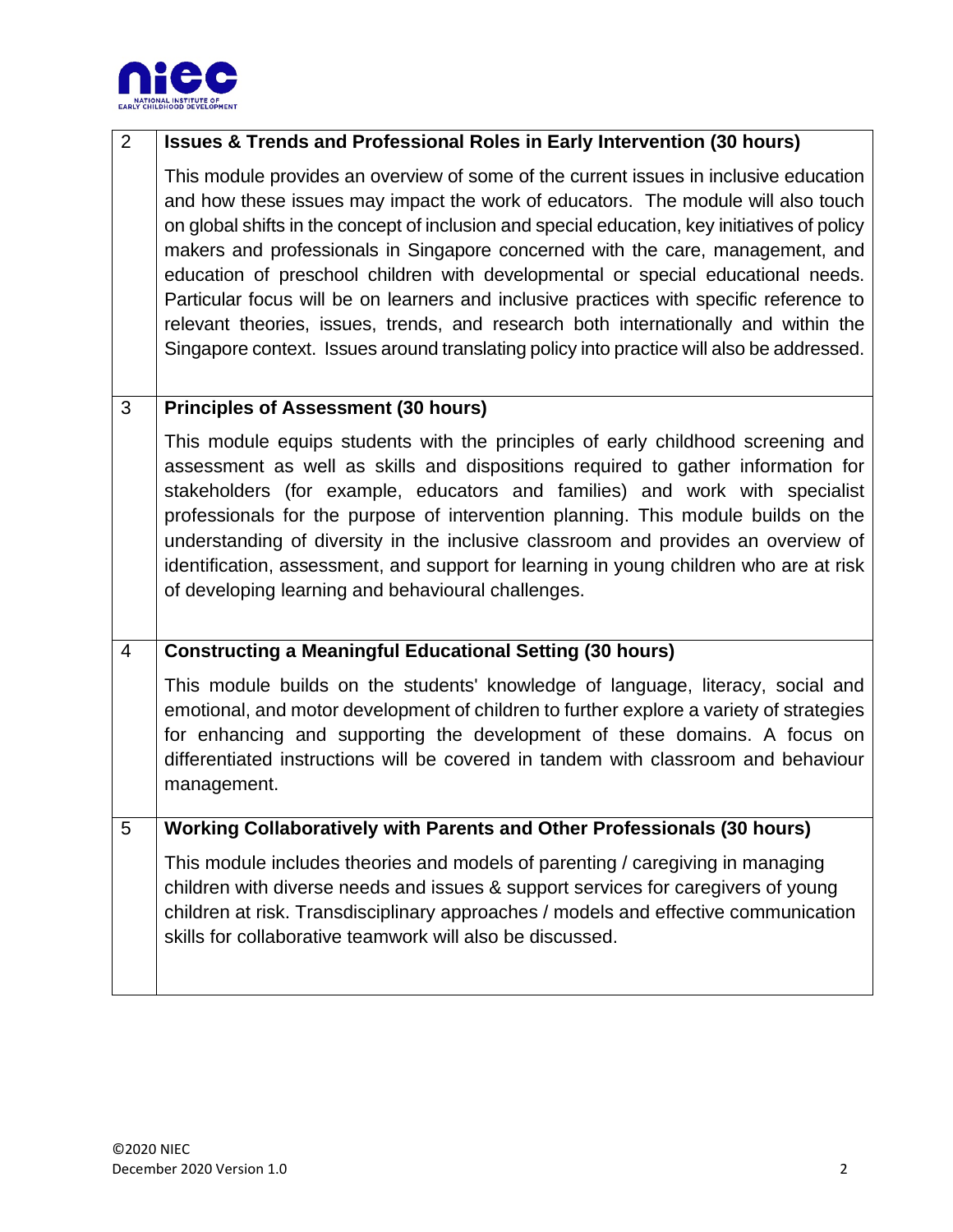

| Post-Diploma Certificate 2 (180 hours) |                                                                                                                                                                                                                                                                                                                                                                                                                                                                                                                                                                        |
|----------------------------------------|------------------------------------------------------------------------------------------------------------------------------------------------------------------------------------------------------------------------------------------------------------------------------------------------------------------------------------------------------------------------------------------------------------------------------------------------------------------------------------------------------------------------------------------------------------------------|
| 6                                      | Assessment, Evaluation and Programming (30 hours)                                                                                                                                                                                                                                                                                                                                                                                                                                                                                                                      |
|                                        | This module will introduce students to an array of assessment tools adopted by the<br>early intervention settings in Singapore, to help them understand children and be<br>able to develop appropriate individualized management and educational intervention<br>plans including the adoption of the ECHO framework. The functional assessment,<br>transdisciplinary team practices and functional intervention approach will be<br>emphasized. The cycle of assessing, planning, implementing, monitoring, reflecting<br>and reassessing will be addressed.           |
| $\overline{7}$                         | Early Years Curricula and Intervention Strategies (I) (60 hours)                                                                                                                                                                                                                                                                                                                                                                                                                                                                                                       |
|                                        | This module will include the following areas: physical, sensory, intellectual,<br>communication, social, emotional and behavioral difficulties and disabilities. A<br>variety of curricula and teaching approaches will be covered although the main focus<br>will be on routines-based, functional, developmentally appropriate activities, natural<br>and inclusive environments, family-centered and child-directed approaches. Such<br>strategies and approaches will be considered and critically evaluated for optimal<br>outcomes for the child and the family. |
| 8                                      | Early Years Curricula and Intervention Strategies (II) (30 hours)                                                                                                                                                                                                                                                                                                                                                                                                                                                                                                      |
|                                        | This module explores various approaches of therapy used by the allied health<br>professionals which can be embedded into the pedagogical approaches of the early<br>interventionist via direct intervention or consultative approach. Students will be<br>introduced to the sensory integrated approach, augmentative and alternative<br>communication (AAC) as well as the functional behaviour analysis. They will also<br>examine the support in embedding these approaches into the early intervention<br>curricula.                                               |